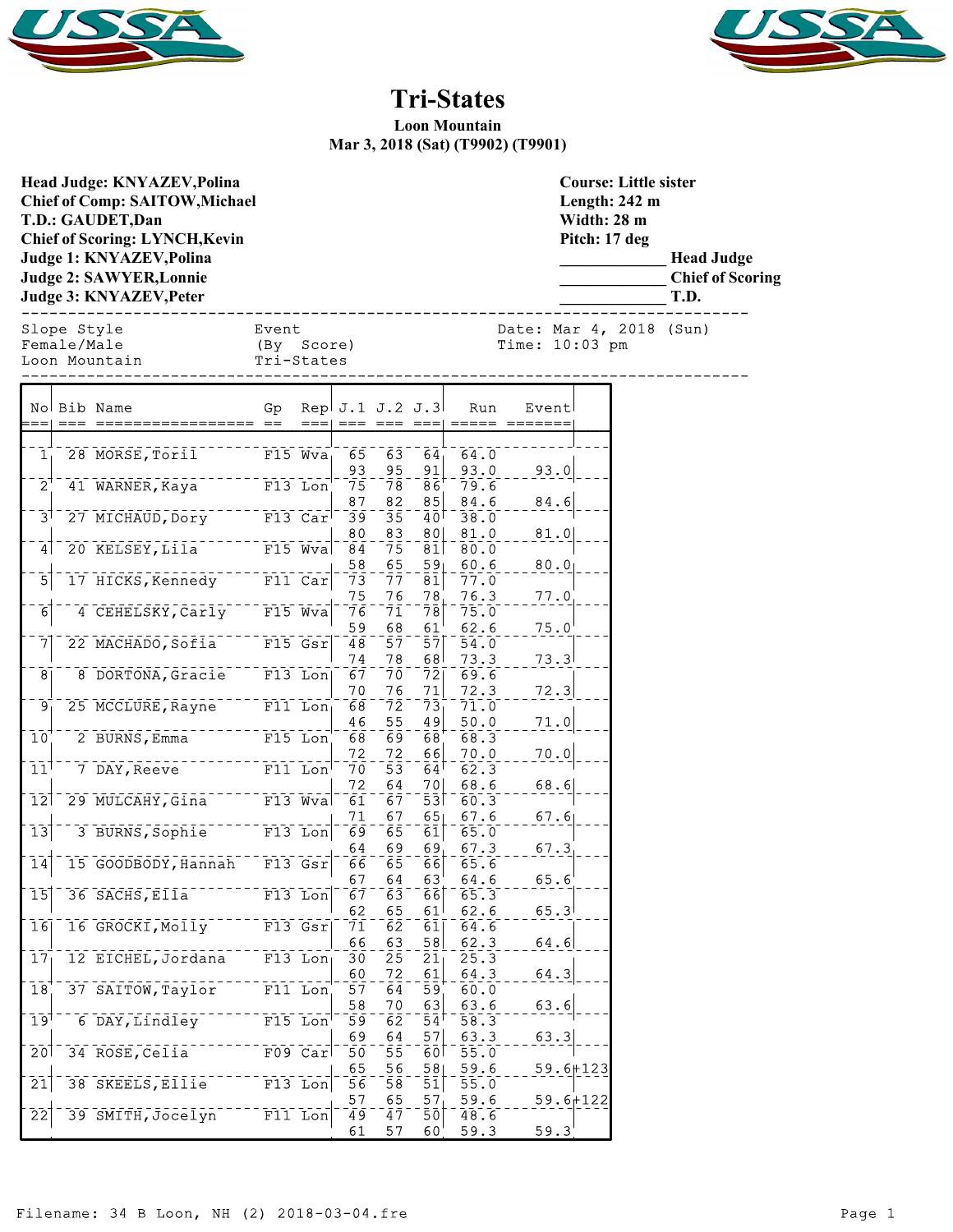Loon Mountain **Tri-States** 

Slope Style Event Date: Mar 4, 2018 (Sun) Female/Male (By Score) Time: 10:03 pm

| 35 SACHS, Chloe<br>$\overline{52}$<br>$\overline{45}$<br>48.3<br>231<br>$F13$ Lon<br>48<br>56<br>49<br>52.0<br>51<br>52.0<br>14 FLYNN, Molly<br>$F09$ Lon<br>24 <sub>1</sub><br>50<br>48<br>52<br>50.0<br>51.0<br>52<br>50<br>51<br>51.0<br>43 HOLMES, Paige F15 Wva<br>25<br>$\overline{4}3$<br>44<br>40.3<br>34<br>45<br>48<br>45.0<br>42<br>45.0<br>32 ODORCZUK, Jayla <sup>---</sup><br>$F15$ Lon<br>$26$ <sup>1</sup><br>46<br>$\bar{4}5$<br>42 <sup>1</sup><br>44.3<br>20<br>21<br>17.6<br>44.3<br>12<br>10 DOWLING, Isabella F09 Car<br>27<br>$\overline{4}3$<br>30<br>43<br>38.6<br>48<br>41<br>44.0<br>43<br>44.0<br>$\overline{28}$<br>30 MULLALY, Hannah <sup>----</sup><br>$F15$ Lon<br>$\bar{2}\bar{6}$<br>32.3<br>37<br>34<br>16<br>15<br>15.0<br>32.3<br>14<br>$11$ 122 LYNCH, Owen<br>91<br>$\bar{9}\bar{1}^{\scriptscriptstyle \dagger}$<br>$M15$ $Gsr$<br>$\overline{92}$<br>91.3<br>39<br>41<br>37<br>39.0<br>91.3<br>2 126 MARAVELL, Dante<br>$M13$ $Gsr$<br>87<br>84.6<br>ا86<br>81<br>83<br>83.6<br>84<br>841<br>84.6<br>3<br>81 BARRETT, Oliver<br>$M13$ $Gsr$<br>$\bar{8}\bar{5}$<br>86<br>83.3<br>791<br>85<br>82<br>78 <sub>1</sub><br>81.6<br>83.3<br>108 HIKMATE, Bram<br>$M15$ Wva<br>$\overline{4}$<br>$\bar{\mathbf{8}}\bar{\mathbf{2}}$<br>86<br>82.6<br>80<br>85<br>83<br>83.0<br>83.0<br>81<br>5<br>99 EGAN, Jack<br>$M13$ Car<br>72<br>70<br>72<br>71.3<br>80<br>80<br>83 <sup>1</sup><br>81.0<br>81.0<br>6 143 SAILER, Anders<br>$M15$ Spe<br>21<br>40<br>29<br>30.0<br>74<br>791<br>78.6<br>78.6<br>83<br>77 ARKOWITZ, Jacob<br>$\overline{M17}$ $\overline{GST}$<br>$\bar{3}\bar{5}$<br>38<br>$\bar{3}\bar{7}$<br>36.6<br>7 <sub>1</sub><br>$78.0 + 159$<br>76<br>83<br>75<br>78.0<br>8 103 GOLDMAN, Dylan<br>$M15$ $Gsr$<br>$\bar{2}\bar{7}$<br>25<br>24.3<br>21<br>78.0+157<br>79<br>77<br>78<br>78.0<br>83 BAVARO, Gaetano To M13 Wya<br>ララ†<br>'و<br>$\bar{7}\bar{2}$<br>78<br>75.6<br>38<br>36<br>23<br>32.3<br>75.6<br>10 112 JONES, Durham<br>$\overline{M13}$ Spe<br>$\bar{7}\bar{4}$<br>76<br>731<br>74.3<br>68<br>781<br>73.0<br>73<br>74.3<br>98 DURANT, Merle M15 Spe<br>$\overline{1}\overline{1}$<br>$\bar{2}\bar{4}$<br>$\bar{2}\bar{9}$<br>$\bar{2}\bar{2}$<br>25.0<br>72.3<br>75<br>74<br>68 <sub>1</sub><br>72.3<br>$\bar{1}\bar{2}$<br>84 BEVERLY, Charlie M15 Wva<br>$\bar{6}5$<br>$\overline{58}$<br>64.3<br>70<br>70<br>73<br>72,<br>71.6<br>71.6<br>147 SMITH, Caiden M15 Lon<br>13<br>76<br>70<br>68<br>71.3<br>71.0<br>71.3<br>70<br>74<br>69'<br>14 140 ROCK, EII<br>$M11$ Wva<br>67<br>73<br>70<br>70.0<br>68<br>71<br>70.3<br>72<br>70.3<br>7ō<br>$\overline{69}$<br>15 131 MULLALY, Jack<br>M13 Lon<br>68<br>69.0<br>69<br>73<br>68<br>70.0<br>70.0<br>69<br>16, 118 LIPSKY, Ross<br>69<br>64<br>67.3<br>M13 Gsr<br>$69.6 + 144$<br>69.6<br>65<br>73<br>71<br>$\overline{M11}$ Gsr<br>$17^{\circ}$<br>80 BANCROFT, Patrick<br>60<br>63<br>51<br>58.0<br>$69.6 + 140$<br>7이<br>69.6<br>69<br>70<br>18 123 MAHADY, Henry<br>$\overline{M11}$ Lon<br>73<br>$\bar{6}\bar{5}$<br>68<br>68.6<br>67<br>70<br>68 <br>68.3<br>$68.6 + 141$<br>$M15$ $Wva$<br>75 ALEXANDER, Digby<br>19<br>70<br>69<br>68.6<br>67<br>47<br>50<br>46 <sub>1</sub><br>47.6<br>$68.6 + 139$<br>94 CROOKER, Jared<br>$\bar{2}\bar{0}$<br>$  \overline{M17}$ $\overline{C}$ ro<br>57<br>$\bar{5}\bar{6}$<br>62<br>58.3<br>75<br>68.0<br>67<br>62.<br>68.0<br>124 MAHADY, Luke M13 Lon<br>$\overline{21}$<br>70<br>67<br>$\overline{66}$<br>67.6<br>68<br>62<br>62'<br>64.0<br>67.6'<br>125 MANN, Kiernan<br>22<br>M13 Car<br>$\bar{66}$<br>71<br>60<br>65.6<br>64<br>70<br>68 <sup> </sup><br>67.3<br>$67.3 + 138$<br>$-- M13$ Wva<br>$\overline{2}\overline{3}$<br>86 BLAKEMAN, Noah<br>66<br>71<br>65<br>67.3<br>66.6<br>$67.3 + 137$<br>60<br>70<br>70 <br>$\overline{M11}$ Car<br>24 142 ROYALL, Tate<br>70<br>63<br>66<br>66.3<br>73<br>$66.3 + 136$<br>63<br>63<br>66.3<br>25 109 IANCHULEV, Alexand M13 Wya<br>27<br>$\bar{2}\bar{9}$<br>29.0<br>31<br>$66.3 + 135$<br>67<br>64<br>68<br>66.3<br>25 117 LEWIS, Camden<br>$M11$ $Gsr$<br>$\overline{57}$ | Nol | Bib Name | Gp | Rep | $J.1$ $J.2$ $J.3$ |                 | Run  | Event |  |
|----------------------------------------------------------------------------------------------------------------------------------------------------------------------------------------------------------------------------------------------------------------------------------------------------------------------------------------------------------------------------------------------------------------------------------------------------------------------------------------------------------------------------------------------------------------------------------------------------------------------------------------------------------------------------------------------------------------------------------------------------------------------------------------------------------------------------------------------------------------------------------------------------------------------------------------------------------------------------------------------------------------------------------------------------------------------------------------------------------------------------------------------------------------------------------------------------------------------------------------------------------------------------------------------------------------------------------------------------------------------------------------------------------------------------------------------------------------------------------------------------------------------------------------------------------------------------------------------------------------------------------------------------------------------------------------------------------------------------------------------------------------------------------------------------------------------------------------------------------------------------------------------------------------------------------------------------------------------------------------------------------------------------------------------------------------------------------------------------------------------------------------------------------------------------------------------------------------------------------------------------------------------------------------------------------------------------------------------------------------------------------------------------------------------------------------------------------------------------------------------------------------------------------------------------------------------------------------------------------------------------------------------------------------------------------------------------------------------------------------------------------------------------------------------------------------------------------------------------------------------------------------------------------------------------------------------------------------------------------------------------------------------------------------------------------------------------------------------------------------------------------------------------------------------------------------------------------------------------------------------------------------------------------------------------------------------------------------------------------------------------------------------------------------------------------------------------------------------------------------------------------------------------------------------------------------------------------------------------------------------------------------------------------------------------------------------------------------------------------------------------------------------------------------------------------------------------------------------------------------------------------------------------------------------------------------------------------------------------------------------------------------------------------------------------------------------------------------------------|-----|----------|----|-----|-------------------|-----------------|------|-------|--|
|                                                                                                                                                                                                                                                                                                                                                                                                                                                                                                                                                                                                                                                                                                                                                                                                                                                                                                                                                                                                                                                                                                                                                                                                                                                                                                                                                                                                                                                                                                                                                                                                                                                                                                                                                                                                                                                                                                                                                                                                                                                                                                                                                                                                                                                                                                                                                                                                                                                                                                                                                                                                                                                                                                                                                                                                                                                                                                                                                                                                                                                                                                                                                                                                                                                                                                                                                                                                                                                                                                                                                                                                                                                                                                                                                                                                                                                                                                                                                                                                                                                                                                    |     |          |    |     |                   |                 |      |       |  |
|                                                                                                                                                                                                                                                                                                                                                                                                                                                                                                                                                                                                                                                                                                                                                                                                                                                                                                                                                                                                                                                                                                                                                                                                                                                                                                                                                                                                                                                                                                                                                                                                                                                                                                                                                                                                                                                                                                                                                                                                                                                                                                                                                                                                                                                                                                                                                                                                                                                                                                                                                                                                                                                                                                                                                                                                                                                                                                                                                                                                                                                                                                                                                                                                                                                                                                                                                                                                                                                                                                                                                                                                                                                                                                                                                                                                                                                                                                                                                                                                                                                                                                    |     |          |    |     |                   |                 |      |       |  |
|                                                                                                                                                                                                                                                                                                                                                                                                                                                                                                                                                                                                                                                                                                                                                                                                                                                                                                                                                                                                                                                                                                                                                                                                                                                                                                                                                                                                                                                                                                                                                                                                                                                                                                                                                                                                                                                                                                                                                                                                                                                                                                                                                                                                                                                                                                                                                                                                                                                                                                                                                                                                                                                                                                                                                                                                                                                                                                                                                                                                                                                                                                                                                                                                                                                                                                                                                                                                                                                                                                                                                                                                                                                                                                                                                                                                                                                                                                                                                                                                                                                                                                    |     |          |    |     |                   |                 |      |       |  |
|                                                                                                                                                                                                                                                                                                                                                                                                                                                                                                                                                                                                                                                                                                                                                                                                                                                                                                                                                                                                                                                                                                                                                                                                                                                                                                                                                                                                                                                                                                                                                                                                                                                                                                                                                                                                                                                                                                                                                                                                                                                                                                                                                                                                                                                                                                                                                                                                                                                                                                                                                                                                                                                                                                                                                                                                                                                                                                                                                                                                                                                                                                                                                                                                                                                                                                                                                                                                                                                                                                                                                                                                                                                                                                                                                                                                                                                                                                                                                                                                                                                                                                    |     |          |    |     |                   |                 |      |       |  |
|                                                                                                                                                                                                                                                                                                                                                                                                                                                                                                                                                                                                                                                                                                                                                                                                                                                                                                                                                                                                                                                                                                                                                                                                                                                                                                                                                                                                                                                                                                                                                                                                                                                                                                                                                                                                                                                                                                                                                                                                                                                                                                                                                                                                                                                                                                                                                                                                                                                                                                                                                                                                                                                                                                                                                                                                                                                                                                                                                                                                                                                                                                                                                                                                                                                                                                                                                                                                                                                                                                                                                                                                                                                                                                                                                                                                                                                                                                                                                                                                                                                                                                    |     |          |    |     |                   |                 |      |       |  |
|                                                                                                                                                                                                                                                                                                                                                                                                                                                                                                                                                                                                                                                                                                                                                                                                                                                                                                                                                                                                                                                                                                                                                                                                                                                                                                                                                                                                                                                                                                                                                                                                                                                                                                                                                                                                                                                                                                                                                                                                                                                                                                                                                                                                                                                                                                                                                                                                                                                                                                                                                                                                                                                                                                                                                                                                                                                                                                                                                                                                                                                                                                                                                                                                                                                                                                                                                                                                                                                                                                                                                                                                                                                                                                                                                                                                                                                                                                                                                                                                                                                                                                    |     |          |    |     |                   |                 |      |       |  |
|                                                                                                                                                                                                                                                                                                                                                                                                                                                                                                                                                                                                                                                                                                                                                                                                                                                                                                                                                                                                                                                                                                                                                                                                                                                                                                                                                                                                                                                                                                                                                                                                                                                                                                                                                                                                                                                                                                                                                                                                                                                                                                                                                                                                                                                                                                                                                                                                                                                                                                                                                                                                                                                                                                                                                                                                                                                                                                                                                                                                                                                                                                                                                                                                                                                                                                                                                                                                                                                                                                                                                                                                                                                                                                                                                                                                                                                                                                                                                                                                                                                                                                    |     |          |    |     |                   |                 |      |       |  |
|                                                                                                                                                                                                                                                                                                                                                                                                                                                                                                                                                                                                                                                                                                                                                                                                                                                                                                                                                                                                                                                                                                                                                                                                                                                                                                                                                                                                                                                                                                                                                                                                                                                                                                                                                                                                                                                                                                                                                                                                                                                                                                                                                                                                                                                                                                                                                                                                                                                                                                                                                                                                                                                                                                                                                                                                                                                                                                                                                                                                                                                                                                                                                                                                                                                                                                                                                                                                                                                                                                                                                                                                                                                                                                                                                                                                                                                                                                                                                                                                                                                                                                    |     |          |    |     |                   |                 |      |       |  |
|                                                                                                                                                                                                                                                                                                                                                                                                                                                                                                                                                                                                                                                                                                                                                                                                                                                                                                                                                                                                                                                                                                                                                                                                                                                                                                                                                                                                                                                                                                                                                                                                                                                                                                                                                                                                                                                                                                                                                                                                                                                                                                                                                                                                                                                                                                                                                                                                                                                                                                                                                                                                                                                                                                                                                                                                                                                                                                                                                                                                                                                                                                                                                                                                                                                                                                                                                                                                                                                                                                                                                                                                                                                                                                                                                                                                                                                                                                                                                                                                                                                                                                    |     |          |    |     |                   |                 |      |       |  |
|                                                                                                                                                                                                                                                                                                                                                                                                                                                                                                                                                                                                                                                                                                                                                                                                                                                                                                                                                                                                                                                                                                                                                                                                                                                                                                                                                                                                                                                                                                                                                                                                                                                                                                                                                                                                                                                                                                                                                                                                                                                                                                                                                                                                                                                                                                                                                                                                                                                                                                                                                                                                                                                                                                                                                                                                                                                                                                                                                                                                                                                                                                                                                                                                                                                                                                                                                                                                                                                                                                                                                                                                                                                                                                                                                                                                                                                                                                                                                                                                                                                                                                    |     |          |    |     |                   |                 |      |       |  |
|                                                                                                                                                                                                                                                                                                                                                                                                                                                                                                                                                                                                                                                                                                                                                                                                                                                                                                                                                                                                                                                                                                                                                                                                                                                                                                                                                                                                                                                                                                                                                                                                                                                                                                                                                                                                                                                                                                                                                                                                                                                                                                                                                                                                                                                                                                                                                                                                                                                                                                                                                                                                                                                                                                                                                                                                                                                                                                                                                                                                                                                                                                                                                                                                                                                                                                                                                                                                                                                                                                                                                                                                                                                                                                                                                                                                                                                                                                                                                                                                                                                                                                    |     |          |    |     |                   |                 |      |       |  |
|                                                                                                                                                                                                                                                                                                                                                                                                                                                                                                                                                                                                                                                                                                                                                                                                                                                                                                                                                                                                                                                                                                                                                                                                                                                                                                                                                                                                                                                                                                                                                                                                                                                                                                                                                                                                                                                                                                                                                                                                                                                                                                                                                                                                                                                                                                                                                                                                                                                                                                                                                                                                                                                                                                                                                                                                                                                                                                                                                                                                                                                                                                                                                                                                                                                                                                                                                                                                                                                                                                                                                                                                                                                                                                                                                                                                                                                                                                                                                                                                                                                                                                    |     |          |    |     |                   |                 |      |       |  |
|                                                                                                                                                                                                                                                                                                                                                                                                                                                                                                                                                                                                                                                                                                                                                                                                                                                                                                                                                                                                                                                                                                                                                                                                                                                                                                                                                                                                                                                                                                                                                                                                                                                                                                                                                                                                                                                                                                                                                                                                                                                                                                                                                                                                                                                                                                                                                                                                                                                                                                                                                                                                                                                                                                                                                                                                                                                                                                                                                                                                                                                                                                                                                                                                                                                                                                                                                                                                                                                                                                                                                                                                                                                                                                                                                                                                                                                                                                                                                                                                                                                                                                    |     |          |    |     |                   |                 |      |       |  |
|                                                                                                                                                                                                                                                                                                                                                                                                                                                                                                                                                                                                                                                                                                                                                                                                                                                                                                                                                                                                                                                                                                                                                                                                                                                                                                                                                                                                                                                                                                                                                                                                                                                                                                                                                                                                                                                                                                                                                                                                                                                                                                                                                                                                                                                                                                                                                                                                                                                                                                                                                                                                                                                                                                                                                                                                                                                                                                                                                                                                                                                                                                                                                                                                                                                                                                                                                                                                                                                                                                                                                                                                                                                                                                                                                                                                                                                                                                                                                                                                                                                                                                    |     |          |    |     |                   |                 |      |       |  |
|                                                                                                                                                                                                                                                                                                                                                                                                                                                                                                                                                                                                                                                                                                                                                                                                                                                                                                                                                                                                                                                                                                                                                                                                                                                                                                                                                                                                                                                                                                                                                                                                                                                                                                                                                                                                                                                                                                                                                                                                                                                                                                                                                                                                                                                                                                                                                                                                                                                                                                                                                                                                                                                                                                                                                                                                                                                                                                                                                                                                                                                                                                                                                                                                                                                                                                                                                                                                                                                                                                                                                                                                                                                                                                                                                                                                                                                                                                                                                                                                                                                                                                    |     |          |    |     |                   |                 |      |       |  |
|                                                                                                                                                                                                                                                                                                                                                                                                                                                                                                                                                                                                                                                                                                                                                                                                                                                                                                                                                                                                                                                                                                                                                                                                                                                                                                                                                                                                                                                                                                                                                                                                                                                                                                                                                                                                                                                                                                                                                                                                                                                                                                                                                                                                                                                                                                                                                                                                                                                                                                                                                                                                                                                                                                                                                                                                                                                                                                                                                                                                                                                                                                                                                                                                                                                                                                                                                                                                                                                                                                                                                                                                                                                                                                                                                                                                                                                                                                                                                                                                                                                                                                    |     |          |    |     |                   |                 |      |       |  |
|                                                                                                                                                                                                                                                                                                                                                                                                                                                                                                                                                                                                                                                                                                                                                                                                                                                                                                                                                                                                                                                                                                                                                                                                                                                                                                                                                                                                                                                                                                                                                                                                                                                                                                                                                                                                                                                                                                                                                                                                                                                                                                                                                                                                                                                                                                                                                                                                                                                                                                                                                                                                                                                                                                                                                                                                                                                                                                                                                                                                                                                                                                                                                                                                                                                                                                                                                                                                                                                                                                                                                                                                                                                                                                                                                                                                                                                                                                                                                                                                                                                                                                    |     |          |    |     |                   |                 |      |       |  |
|                                                                                                                                                                                                                                                                                                                                                                                                                                                                                                                                                                                                                                                                                                                                                                                                                                                                                                                                                                                                                                                                                                                                                                                                                                                                                                                                                                                                                                                                                                                                                                                                                                                                                                                                                                                                                                                                                                                                                                                                                                                                                                                                                                                                                                                                                                                                                                                                                                                                                                                                                                                                                                                                                                                                                                                                                                                                                                                                                                                                                                                                                                                                                                                                                                                                                                                                                                                                                                                                                                                                                                                                                                                                                                                                                                                                                                                                                                                                                                                                                                                                                                    |     |          |    |     |                   |                 |      |       |  |
|                                                                                                                                                                                                                                                                                                                                                                                                                                                                                                                                                                                                                                                                                                                                                                                                                                                                                                                                                                                                                                                                                                                                                                                                                                                                                                                                                                                                                                                                                                                                                                                                                                                                                                                                                                                                                                                                                                                                                                                                                                                                                                                                                                                                                                                                                                                                                                                                                                                                                                                                                                                                                                                                                                                                                                                                                                                                                                                                                                                                                                                                                                                                                                                                                                                                                                                                                                                                                                                                                                                                                                                                                                                                                                                                                                                                                                                                                                                                                                                                                                                                                                    |     |          |    |     |                   |                 |      |       |  |
|                                                                                                                                                                                                                                                                                                                                                                                                                                                                                                                                                                                                                                                                                                                                                                                                                                                                                                                                                                                                                                                                                                                                                                                                                                                                                                                                                                                                                                                                                                                                                                                                                                                                                                                                                                                                                                                                                                                                                                                                                                                                                                                                                                                                                                                                                                                                                                                                                                                                                                                                                                                                                                                                                                                                                                                                                                                                                                                                                                                                                                                                                                                                                                                                                                                                                                                                                                                                                                                                                                                                                                                                                                                                                                                                                                                                                                                                                                                                                                                                                                                                                                    |     |          |    |     |                   |                 |      |       |  |
|                                                                                                                                                                                                                                                                                                                                                                                                                                                                                                                                                                                                                                                                                                                                                                                                                                                                                                                                                                                                                                                                                                                                                                                                                                                                                                                                                                                                                                                                                                                                                                                                                                                                                                                                                                                                                                                                                                                                                                                                                                                                                                                                                                                                                                                                                                                                                                                                                                                                                                                                                                                                                                                                                                                                                                                                                                                                                                                                                                                                                                                                                                                                                                                                                                                                                                                                                                                                                                                                                                                                                                                                                                                                                                                                                                                                                                                                                                                                                                                                                                                                                                    |     |          |    |     |                   |                 |      |       |  |
|                                                                                                                                                                                                                                                                                                                                                                                                                                                                                                                                                                                                                                                                                                                                                                                                                                                                                                                                                                                                                                                                                                                                                                                                                                                                                                                                                                                                                                                                                                                                                                                                                                                                                                                                                                                                                                                                                                                                                                                                                                                                                                                                                                                                                                                                                                                                                                                                                                                                                                                                                                                                                                                                                                                                                                                                                                                                                                                                                                                                                                                                                                                                                                                                                                                                                                                                                                                                                                                                                                                                                                                                                                                                                                                                                                                                                                                                                                                                                                                                                                                                                                    |     |          |    |     |                   |                 |      |       |  |
|                                                                                                                                                                                                                                                                                                                                                                                                                                                                                                                                                                                                                                                                                                                                                                                                                                                                                                                                                                                                                                                                                                                                                                                                                                                                                                                                                                                                                                                                                                                                                                                                                                                                                                                                                                                                                                                                                                                                                                                                                                                                                                                                                                                                                                                                                                                                                                                                                                                                                                                                                                                                                                                                                                                                                                                                                                                                                                                                                                                                                                                                                                                                                                                                                                                                                                                                                                                                                                                                                                                                                                                                                                                                                                                                                                                                                                                                                                                                                                                                                                                                                                    |     |          |    |     |                   |                 |      |       |  |
|                                                                                                                                                                                                                                                                                                                                                                                                                                                                                                                                                                                                                                                                                                                                                                                                                                                                                                                                                                                                                                                                                                                                                                                                                                                                                                                                                                                                                                                                                                                                                                                                                                                                                                                                                                                                                                                                                                                                                                                                                                                                                                                                                                                                                                                                                                                                                                                                                                                                                                                                                                                                                                                                                                                                                                                                                                                                                                                                                                                                                                                                                                                                                                                                                                                                                                                                                                                                                                                                                                                                                                                                                                                                                                                                                                                                                                                                                                                                                                                                                                                                                                    |     |          |    |     |                   |                 |      |       |  |
|                                                                                                                                                                                                                                                                                                                                                                                                                                                                                                                                                                                                                                                                                                                                                                                                                                                                                                                                                                                                                                                                                                                                                                                                                                                                                                                                                                                                                                                                                                                                                                                                                                                                                                                                                                                                                                                                                                                                                                                                                                                                                                                                                                                                                                                                                                                                                                                                                                                                                                                                                                                                                                                                                                                                                                                                                                                                                                                                                                                                                                                                                                                                                                                                                                                                                                                                                                                                                                                                                                                                                                                                                                                                                                                                                                                                                                                                                                                                                                                                                                                                                                    |     |          |    |     |                   |                 |      |       |  |
|                                                                                                                                                                                                                                                                                                                                                                                                                                                                                                                                                                                                                                                                                                                                                                                                                                                                                                                                                                                                                                                                                                                                                                                                                                                                                                                                                                                                                                                                                                                                                                                                                                                                                                                                                                                                                                                                                                                                                                                                                                                                                                                                                                                                                                                                                                                                                                                                                                                                                                                                                                                                                                                                                                                                                                                                                                                                                                                                                                                                                                                                                                                                                                                                                                                                                                                                                                                                                                                                                                                                                                                                                                                                                                                                                                                                                                                                                                                                                                                                                                                                                                    |     |          |    |     |                   |                 |      |       |  |
|                                                                                                                                                                                                                                                                                                                                                                                                                                                                                                                                                                                                                                                                                                                                                                                                                                                                                                                                                                                                                                                                                                                                                                                                                                                                                                                                                                                                                                                                                                                                                                                                                                                                                                                                                                                                                                                                                                                                                                                                                                                                                                                                                                                                                                                                                                                                                                                                                                                                                                                                                                                                                                                                                                                                                                                                                                                                                                                                                                                                                                                                                                                                                                                                                                                                                                                                                                                                                                                                                                                                                                                                                                                                                                                                                                                                                                                                                                                                                                                                                                                                                                    |     |          |    |     |                   |                 |      |       |  |
|                                                                                                                                                                                                                                                                                                                                                                                                                                                                                                                                                                                                                                                                                                                                                                                                                                                                                                                                                                                                                                                                                                                                                                                                                                                                                                                                                                                                                                                                                                                                                                                                                                                                                                                                                                                                                                                                                                                                                                                                                                                                                                                                                                                                                                                                                                                                                                                                                                                                                                                                                                                                                                                                                                                                                                                                                                                                                                                                                                                                                                                                                                                                                                                                                                                                                                                                                                                                                                                                                                                                                                                                                                                                                                                                                                                                                                                                                                                                                                                                                                                                                                    |     |          |    |     |                   |                 |      |       |  |
|                                                                                                                                                                                                                                                                                                                                                                                                                                                                                                                                                                                                                                                                                                                                                                                                                                                                                                                                                                                                                                                                                                                                                                                                                                                                                                                                                                                                                                                                                                                                                                                                                                                                                                                                                                                                                                                                                                                                                                                                                                                                                                                                                                                                                                                                                                                                                                                                                                                                                                                                                                                                                                                                                                                                                                                                                                                                                                                                                                                                                                                                                                                                                                                                                                                                                                                                                                                                                                                                                                                                                                                                                                                                                                                                                                                                                                                                                                                                                                                                                                                                                                    |     |          |    |     |                   |                 |      |       |  |
|                                                                                                                                                                                                                                                                                                                                                                                                                                                                                                                                                                                                                                                                                                                                                                                                                                                                                                                                                                                                                                                                                                                                                                                                                                                                                                                                                                                                                                                                                                                                                                                                                                                                                                                                                                                                                                                                                                                                                                                                                                                                                                                                                                                                                                                                                                                                                                                                                                                                                                                                                                                                                                                                                                                                                                                                                                                                                                                                                                                                                                                                                                                                                                                                                                                                                                                                                                                                                                                                                                                                                                                                                                                                                                                                                                                                                                                                                                                                                                                                                                                                                                    |     |          |    |     |                   |                 |      |       |  |
|                                                                                                                                                                                                                                                                                                                                                                                                                                                                                                                                                                                                                                                                                                                                                                                                                                                                                                                                                                                                                                                                                                                                                                                                                                                                                                                                                                                                                                                                                                                                                                                                                                                                                                                                                                                                                                                                                                                                                                                                                                                                                                                                                                                                                                                                                                                                                                                                                                                                                                                                                                                                                                                                                                                                                                                                                                                                                                                                                                                                                                                                                                                                                                                                                                                                                                                                                                                                                                                                                                                                                                                                                                                                                                                                                                                                                                                                                                                                                                                                                                                                                                    |     |          |    |     |                   |                 |      |       |  |
|                                                                                                                                                                                                                                                                                                                                                                                                                                                                                                                                                                                                                                                                                                                                                                                                                                                                                                                                                                                                                                                                                                                                                                                                                                                                                                                                                                                                                                                                                                                                                                                                                                                                                                                                                                                                                                                                                                                                                                                                                                                                                                                                                                                                                                                                                                                                                                                                                                                                                                                                                                                                                                                                                                                                                                                                                                                                                                                                                                                                                                                                                                                                                                                                                                                                                                                                                                                                                                                                                                                                                                                                                                                                                                                                                                                                                                                                                                                                                                                                                                                                                                    |     |          |    |     |                   |                 |      |       |  |
|                                                                                                                                                                                                                                                                                                                                                                                                                                                                                                                                                                                                                                                                                                                                                                                                                                                                                                                                                                                                                                                                                                                                                                                                                                                                                                                                                                                                                                                                                                                                                                                                                                                                                                                                                                                                                                                                                                                                                                                                                                                                                                                                                                                                                                                                                                                                                                                                                                                                                                                                                                                                                                                                                                                                                                                                                                                                                                                                                                                                                                                                                                                                                                                                                                                                                                                                                                                                                                                                                                                                                                                                                                                                                                                                                                                                                                                                                                                                                                                                                                                                                                    |     |          |    |     |                   |                 |      |       |  |
|                                                                                                                                                                                                                                                                                                                                                                                                                                                                                                                                                                                                                                                                                                                                                                                                                                                                                                                                                                                                                                                                                                                                                                                                                                                                                                                                                                                                                                                                                                                                                                                                                                                                                                                                                                                                                                                                                                                                                                                                                                                                                                                                                                                                                                                                                                                                                                                                                                                                                                                                                                                                                                                                                                                                                                                                                                                                                                                                                                                                                                                                                                                                                                                                                                                                                                                                                                                                                                                                                                                                                                                                                                                                                                                                                                                                                                                                                                                                                                                                                                                                                                    |     |          |    |     |                   |                 |      |       |  |
|                                                                                                                                                                                                                                                                                                                                                                                                                                                                                                                                                                                                                                                                                                                                                                                                                                                                                                                                                                                                                                                                                                                                                                                                                                                                                                                                                                                                                                                                                                                                                                                                                                                                                                                                                                                                                                                                                                                                                                                                                                                                                                                                                                                                                                                                                                                                                                                                                                                                                                                                                                                                                                                                                                                                                                                                                                                                                                                                                                                                                                                                                                                                                                                                                                                                                                                                                                                                                                                                                                                                                                                                                                                                                                                                                                                                                                                                                                                                                                                                                                                                                                    |     |          |    |     |                   |                 |      |       |  |
|                                                                                                                                                                                                                                                                                                                                                                                                                                                                                                                                                                                                                                                                                                                                                                                                                                                                                                                                                                                                                                                                                                                                                                                                                                                                                                                                                                                                                                                                                                                                                                                                                                                                                                                                                                                                                                                                                                                                                                                                                                                                                                                                                                                                                                                                                                                                                                                                                                                                                                                                                                                                                                                                                                                                                                                                                                                                                                                                                                                                                                                                                                                                                                                                                                                                                                                                                                                                                                                                                                                                                                                                                                                                                                                                                                                                                                                                                                                                                                                                                                                                                                    |     |          |    |     |                   |                 |      |       |  |
|                                                                                                                                                                                                                                                                                                                                                                                                                                                                                                                                                                                                                                                                                                                                                                                                                                                                                                                                                                                                                                                                                                                                                                                                                                                                                                                                                                                                                                                                                                                                                                                                                                                                                                                                                                                                                                                                                                                                                                                                                                                                                                                                                                                                                                                                                                                                                                                                                                                                                                                                                                                                                                                                                                                                                                                                                                                                                                                                                                                                                                                                                                                                                                                                                                                                                                                                                                                                                                                                                                                                                                                                                                                                                                                                                                                                                                                                                                                                                                                                                                                                                                    |     |          |    |     |                   |                 |      |       |  |
|                                                                                                                                                                                                                                                                                                                                                                                                                                                                                                                                                                                                                                                                                                                                                                                                                                                                                                                                                                                                                                                                                                                                                                                                                                                                                                                                                                                                                                                                                                                                                                                                                                                                                                                                                                                                                                                                                                                                                                                                                                                                                                                                                                                                                                                                                                                                                                                                                                                                                                                                                                                                                                                                                                                                                                                                                                                                                                                                                                                                                                                                                                                                                                                                                                                                                                                                                                                                                                                                                                                                                                                                                                                                                                                                                                                                                                                                                                                                                                                                                                                                                                    |     |          |    |     |                   |                 |      |       |  |
|                                                                                                                                                                                                                                                                                                                                                                                                                                                                                                                                                                                                                                                                                                                                                                                                                                                                                                                                                                                                                                                                                                                                                                                                                                                                                                                                                                                                                                                                                                                                                                                                                                                                                                                                                                                                                                                                                                                                                                                                                                                                                                                                                                                                                                                                                                                                                                                                                                                                                                                                                                                                                                                                                                                                                                                                                                                                                                                                                                                                                                                                                                                                                                                                                                                                                                                                                                                                                                                                                                                                                                                                                                                                                                                                                                                                                                                                                                                                                                                                                                                                                                    |     |          |    |     |                   |                 |      |       |  |
|                                                                                                                                                                                                                                                                                                                                                                                                                                                                                                                                                                                                                                                                                                                                                                                                                                                                                                                                                                                                                                                                                                                                                                                                                                                                                                                                                                                                                                                                                                                                                                                                                                                                                                                                                                                                                                                                                                                                                                                                                                                                                                                                                                                                                                                                                                                                                                                                                                                                                                                                                                                                                                                                                                                                                                                                                                                                                                                                                                                                                                                                                                                                                                                                                                                                                                                                                                                                                                                                                                                                                                                                                                                                                                                                                                                                                                                                                                                                                                                                                                                                                                    |     |          |    |     |                   |                 |      |       |  |
|                                                                                                                                                                                                                                                                                                                                                                                                                                                                                                                                                                                                                                                                                                                                                                                                                                                                                                                                                                                                                                                                                                                                                                                                                                                                                                                                                                                                                                                                                                                                                                                                                                                                                                                                                                                                                                                                                                                                                                                                                                                                                                                                                                                                                                                                                                                                                                                                                                                                                                                                                                                                                                                                                                                                                                                                                                                                                                                                                                                                                                                                                                                                                                                                                                                                                                                                                                                                                                                                                                                                                                                                                                                                                                                                                                                                                                                                                                                                                                                                                                                                                                    |     |          |    |     |                   |                 |      |       |  |
|                                                                                                                                                                                                                                                                                                                                                                                                                                                                                                                                                                                                                                                                                                                                                                                                                                                                                                                                                                                                                                                                                                                                                                                                                                                                                                                                                                                                                                                                                                                                                                                                                                                                                                                                                                                                                                                                                                                                                                                                                                                                                                                                                                                                                                                                                                                                                                                                                                                                                                                                                                                                                                                                                                                                                                                                                                                                                                                                                                                                                                                                                                                                                                                                                                                                                                                                                                                                                                                                                                                                                                                                                                                                                                                                                                                                                                                                                                                                                                                                                                                                                                    |     |          |    |     |                   |                 |      |       |  |
|                                                                                                                                                                                                                                                                                                                                                                                                                                                                                                                                                                                                                                                                                                                                                                                                                                                                                                                                                                                                                                                                                                                                                                                                                                                                                                                                                                                                                                                                                                                                                                                                                                                                                                                                                                                                                                                                                                                                                                                                                                                                                                                                                                                                                                                                                                                                                                                                                                                                                                                                                                                                                                                                                                                                                                                                                                                                                                                                                                                                                                                                                                                                                                                                                                                                                                                                                                                                                                                                                                                                                                                                                                                                                                                                                                                                                                                                                                                                                                                                                                                                                                    |     |          |    |     |                   |                 |      |       |  |
|                                                                                                                                                                                                                                                                                                                                                                                                                                                                                                                                                                                                                                                                                                                                                                                                                                                                                                                                                                                                                                                                                                                                                                                                                                                                                                                                                                                                                                                                                                                                                                                                                                                                                                                                                                                                                                                                                                                                                                                                                                                                                                                                                                                                                                                                                                                                                                                                                                                                                                                                                                                                                                                                                                                                                                                                                                                                                                                                                                                                                                                                                                                                                                                                                                                                                                                                                                                                                                                                                                                                                                                                                                                                                                                                                                                                                                                                                                                                                                                                                                                                                                    |     |          |    |     |                   |                 |      |       |  |
|                                                                                                                                                                                                                                                                                                                                                                                                                                                                                                                                                                                                                                                                                                                                                                                                                                                                                                                                                                                                                                                                                                                                                                                                                                                                                                                                                                                                                                                                                                                                                                                                                                                                                                                                                                                                                                                                                                                                                                                                                                                                                                                                                                                                                                                                                                                                                                                                                                                                                                                                                                                                                                                                                                                                                                                                                                                                                                                                                                                                                                                                                                                                                                                                                                                                                                                                                                                                                                                                                                                                                                                                                                                                                                                                                                                                                                                                                                                                                                                                                                                                                                    |     |          |    |     |                   |                 |      |       |  |
|                                                                                                                                                                                                                                                                                                                                                                                                                                                                                                                                                                                                                                                                                                                                                                                                                                                                                                                                                                                                                                                                                                                                                                                                                                                                                                                                                                                                                                                                                                                                                                                                                                                                                                                                                                                                                                                                                                                                                                                                                                                                                                                                                                                                                                                                                                                                                                                                                                                                                                                                                                                                                                                                                                                                                                                                                                                                                                                                                                                                                                                                                                                                                                                                                                                                                                                                                                                                                                                                                                                                                                                                                                                                                                                                                                                                                                                                                                                                                                                                                                                                                                    |     |          |    |     |                   |                 |      |       |  |
|                                                                                                                                                                                                                                                                                                                                                                                                                                                                                                                                                                                                                                                                                                                                                                                                                                                                                                                                                                                                                                                                                                                                                                                                                                                                                                                                                                                                                                                                                                                                                                                                                                                                                                                                                                                                                                                                                                                                                                                                                                                                                                                                                                                                                                                                                                                                                                                                                                                                                                                                                                                                                                                                                                                                                                                                                                                                                                                                                                                                                                                                                                                                                                                                                                                                                                                                                                                                                                                                                                                                                                                                                                                                                                                                                                                                                                                                                                                                                                                                                                                                                                    |     |          |    |     |                   |                 |      |       |  |
|                                                                                                                                                                                                                                                                                                                                                                                                                                                                                                                                                                                                                                                                                                                                                                                                                                                                                                                                                                                                                                                                                                                                                                                                                                                                                                                                                                                                                                                                                                                                                                                                                                                                                                                                                                                                                                                                                                                                                                                                                                                                                                                                                                                                                                                                                                                                                                                                                                                                                                                                                                                                                                                                                                                                                                                                                                                                                                                                                                                                                                                                                                                                                                                                                                                                                                                                                                                                                                                                                                                                                                                                                                                                                                                                                                                                                                                                                                                                                                                                                                                                                                    |     |          |    |     |                   |                 |      |       |  |
|                                                                                                                                                                                                                                                                                                                                                                                                                                                                                                                                                                                                                                                                                                                                                                                                                                                                                                                                                                                                                                                                                                                                                                                                                                                                                                                                                                                                                                                                                                                                                                                                                                                                                                                                                                                                                                                                                                                                                                                                                                                                                                                                                                                                                                                                                                                                                                                                                                                                                                                                                                                                                                                                                                                                                                                                                                                                                                                                                                                                                                                                                                                                                                                                                                                                                                                                                                                                                                                                                                                                                                                                                                                                                                                                                                                                                                                                                                                                                                                                                                                                                                    |     |          |    |     |                   |                 |      |       |  |
|                                                                                                                                                                                                                                                                                                                                                                                                                                                                                                                                                                                                                                                                                                                                                                                                                                                                                                                                                                                                                                                                                                                                                                                                                                                                                                                                                                                                                                                                                                                                                                                                                                                                                                                                                                                                                                                                                                                                                                                                                                                                                                                                                                                                                                                                                                                                                                                                                                                                                                                                                                                                                                                                                                                                                                                                                                                                                                                                                                                                                                                                                                                                                                                                                                                                                                                                                                                                                                                                                                                                                                                                                                                                                                                                                                                                                                                                                                                                                                                                                                                                                                    |     |          |    |     |                   |                 |      |       |  |
|                                                                                                                                                                                                                                                                                                                                                                                                                                                                                                                                                                                                                                                                                                                                                                                                                                                                                                                                                                                                                                                                                                                                                                                                                                                                                                                                                                                                                                                                                                                                                                                                                                                                                                                                                                                                                                                                                                                                                                                                                                                                                                                                                                                                                                                                                                                                                                                                                                                                                                                                                                                                                                                                                                                                                                                                                                                                                                                                                                                                                                                                                                                                                                                                                                                                                                                                                                                                                                                                                                                                                                                                                                                                                                                                                                                                                                                                                                                                                                                                                                                                                                    |     |          |    |     |                   |                 |      |       |  |
|                                                                                                                                                                                                                                                                                                                                                                                                                                                                                                                                                                                                                                                                                                                                                                                                                                                                                                                                                                                                                                                                                                                                                                                                                                                                                                                                                                                                                                                                                                                                                                                                                                                                                                                                                                                                                                                                                                                                                                                                                                                                                                                                                                                                                                                                                                                                                                                                                                                                                                                                                                                                                                                                                                                                                                                                                                                                                                                                                                                                                                                                                                                                                                                                                                                                                                                                                                                                                                                                                                                                                                                                                                                                                                                                                                                                                                                                                                                                                                                                                                                                                                    |     |          |    |     |                   |                 |      |       |  |
|                                                                                                                                                                                                                                                                                                                                                                                                                                                                                                                                                                                                                                                                                                                                                                                                                                                                                                                                                                                                                                                                                                                                                                                                                                                                                                                                                                                                                                                                                                                                                                                                                                                                                                                                                                                                                                                                                                                                                                                                                                                                                                                                                                                                                                                                                                                                                                                                                                                                                                                                                                                                                                                                                                                                                                                                                                                                                                                                                                                                                                                                                                                                                                                                                                                                                                                                                                                                                                                                                                                                                                                                                                                                                                                                                                                                                                                                                                                                                                                                                                                                                                    |     |          |    |     |                   |                 |      |       |  |
|                                                                                                                                                                                                                                                                                                                                                                                                                                                                                                                                                                                                                                                                                                                                                                                                                                                                                                                                                                                                                                                                                                                                                                                                                                                                                                                                                                                                                                                                                                                                                                                                                                                                                                                                                                                                                                                                                                                                                                                                                                                                                                                                                                                                                                                                                                                                                                                                                                                                                                                                                                                                                                                                                                                                                                                                                                                                                                                                                                                                                                                                                                                                                                                                                                                                                                                                                                                                                                                                                                                                                                                                                                                                                                                                                                                                                                                                                                                                                                                                                                                                                                    |     |          |    |     |                   |                 |      |       |  |
|                                                                                                                                                                                                                                                                                                                                                                                                                                                                                                                                                                                                                                                                                                                                                                                                                                                                                                                                                                                                                                                                                                                                                                                                                                                                                                                                                                                                                                                                                                                                                                                                                                                                                                                                                                                                                                                                                                                                                                                                                                                                                                                                                                                                                                                                                                                                                                                                                                                                                                                                                                                                                                                                                                                                                                                                                                                                                                                                                                                                                                                                                                                                                                                                                                                                                                                                                                                                                                                                                                                                                                                                                                                                                                                                                                                                                                                                                                                                                                                                                                                                                                    |     |          |    |     |                   |                 |      |       |  |
|                                                                                                                                                                                                                                                                                                                                                                                                                                                                                                                                                                                                                                                                                                                                                                                                                                                                                                                                                                                                                                                                                                                                                                                                                                                                                                                                                                                                                                                                                                                                                                                                                                                                                                                                                                                                                                                                                                                                                                                                                                                                                                                                                                                                                                                                                                                                                                                                                                                                                                                                                                                                                                                                                                                                                                                                                                                                                                                                                                                                                                                                                                                                                                                                                                                                                                                                                                                                                                                                                                                                                                                                                                                                                                                                                                                                                                                                                                                                                                                                                                                                                                    |     |          |    |     |                   |                 |      |       |  |
|                                                                                                                                                                                                                                                                                                                                                                                                                                                                                                                                                                                                                                                                                                                                                                                                                                                                                                                                                                                                                                                                                                                                                                                                                                                                                                                                                                                                                                                                                                                                                                                                                                                                                                                                                                                                                                                                                                                                                                                                                                                                                                                                                                                                                                                                                                                                                                                                                                                                                                                                                                                                                                                                                                                                                                                                                                                                                                                                                                                                                                                                                                                                                                                                                                                                                                                                                                                                                                                                                                                                                                                                                                                                                                                                                                                                                                                                                                                                                                                                                                                                                                    |     |          |    |     |                   |                 |      |       |  |
|                                                                                                                                                                                                                                                                                                                                                                                                                                                                                                                                                                                                                                                                                                                                                                                                                                                                                                                                                                                                                                                                                                                                                                                                                                                                                                                                                                                                                                                                                                                                                                                                                                                                                                                                                                                                                                                                                                                                                                                                                                                                                                                                                                                                                                                                                                                                                                                                                                                                                                                                                                                                                                                                                                                                                                                                                                                                                                                                                                                                                                                                                                                                                                                                                                                                                                                                                                                                                                                                                                                                                                                                                                                                                                                                                                                                                                                                                                                                                                                                                                                                                                    |     |          |    |     |                   |                 |      |       |  |
|                                                                                                                                                                                                                                                                                                                                                                                                                                                                                                                                                                                                                                                                                                                                                                                                                                                                                                                                                                                                                                                                                                                                                                                                                                                                                                                                                                                                                                                                                                                                                                                                                                                                                                                                                                                                                                                                                                                                                                                                                                                                                                                                                                                                                                                                                                                                                                                                                                                                                                                                                                                                                                                                                                                                                                                                                                                                                                                                                                                                                                                                                                                                                                                                                                                                                                                                                                                                                                                                                                                                                                                                                                                                                                                                                                                                                                                                                                                                                                                                                                                                                                    |     |          |    |     |                   |                 |      |       |  |
|                                                                                                                                                                                                                                                                                                                                                                                                                                                                                                                                                                                                                                                                                                                                                                                                                                                                                                                                                                                                                                                                                                                                                                                                                                                                                                                                                                                                                                                                                                                                                                                                                                                                                                                                                                                                                                                                                                                                                                                                                                                                                                                                                                                                                                                                                                                                                                                                                                                                                                                                                                                                                                                                                                                                                                                                                                                                                                                                                                                                                                                                                                                                                                                                                                                                                                                                                                                                                                                                                                                                                                                                                                                                                                                                                                                                                                                                                                                                                                                                                                                                                                    |     |          |    |     |                   |                 |      |       |  |
|                                                                                                                                                                                                                                                                                                                                                                                                                                                                                                                                                                                                                                                                                                                                                                                                                                                                                                                                                                                                                                                                                                                                                                                                                                                                                                                                                                                                                                                                                                                                                                                                                                                                                                                                                                                                                                                                                                                                                                                                                                                                                                                                                                                                                                                                                                                                                                                                                                                                                                                                                                                                                                                                                                                                                                                                                                                                                                                                                                                                                                                                                                                                                                                                                                                                                                                                                                                                                                                                                                                                                                                                                                                                                                                                                                                                                                                                                                                                                                                                                                                                                                    |     |          |    |     |                   |                 |      |       |  |
|                                                                                                                                                                                                                                                                                                                                                                                                                                                                                                                                                                                                                                                                                                                                                                                                                                                                                                                                                                                                                                                                                                                                                                                                                                                                                                                                                                                                                                                                                                                                                                                                                                                                                                                                                                                                                                                                                                                                                                                                                                                                                                                                                                                                                                                                                                                                                                                                                                                                                                                                                                                                                                                                                                                                                                                                                                                                                                                                                                                                                                                                                                                                                                                                                                                                                                                                                                                                                                                                                                                                                                                                                                                                                                                                                                                                                                                                                                                                                                                                                                                                                                    |     |          |    |     |                   |                 |      |       |  |
|                                                                                                                                                                                                                                                                                                                                                                                                                                                                                                                                                                                                                                                                                                                                                                                                                                                                                                                                                                                                                                                                                                                                                                                                                                                                                                                                                                                                                                                                                                                                                                                                                                                                                                                                                                                                                                                                                                                                                                                                                                                                                                                                                                                                                                                                                                                                                                                                                                                                                                                                                                                                                                                                                                                                                                                                                                                                                                                                                                                                                                                                                                                                                                                                                                                                                                                                                                                                                                                                                                                                                                                                                                                                                                                                                                                                                                                                                                                                                                                                                                                                                                    |     |          |    |     |                   |                 |      |       |  |
|                                                                                                                                                                                                                                                                                                                                                                                                                                                                                                                                                                                                                                                                                                                                                                                                                                                                                                                                                                                                                                                                                                                                                                                                                                                                                                                                                                                                                                                                                                                                                                                                                                                                                                                                                                                                                                                                                                                                                                                                                                                                                                                                                                                                                                                                                                                                                                                                                                                                                                                                                                                                                                                                                                                                                                                                                                                                                                                                                                                                                                                                                                                                                                                                                                                                                                                                                                                                                                                                                                                                                                                                                                                                                                                                                                                                                                                                                                                                                                                                                                                                                                    |     |          |    |     |                   |                 |      |       |  |
|                                                                                                                                                                                                                                                                                                                                                                                                                                                                                                                                                                                                                                                                                                                                                                                                                                                                                                                                                                                                                                                                                                                                                                                                                                                                                                                                                                                                                                                                                                                                                                                                                                                                                                                                                                                                                                                                                                                                                                                                                                                                                                                                                                                                                                                                                                                                                                                                                                                                                                                                                                                                                                                                                                                                                                                                                                                                                                                                                                                                                                                                                                                                                                                                                                                                                                                                                                                                                                                                                                                                                                                                                                                                                                                                                                                                                                                                                                                                                                                                                                                                                                    |     |          |    |     |                   |                 |      |       |  |
|                                                                                                                                                                                                                                                                                                                                                                                                                                                                                                                                                                                                                                                                                                                                                                                                                                                                                                                                                                                                                                                                                                                                                                                                                                                                                                                                                                                                                                                                                                                                                                                                                                                                                                                                                                                                                                                                                                                                                                                                                                                                                                                                                                                                                                                                                                                                                                                                                                                                                                                                                                                                                                                                                                                                                                                                                                                                                                                                                                                                                                                                                                                                                                                                                                                                                                                                                                                                                                                                                                                                                                                                                                                                                                                                                                                                                                                                                                                                                                                                                                                                                                    |     |          |    |     |                   |                 |      |       |  |
|                                                                                                                                                                                                                                                                                                                                                                                                                                                                                                                                                                                                                                                                                                                                                                                                                                                                                                                                                                                                                                                                                                                                                                                                                                                                                                                                                                                                                                                                                                                                                                                                                                                                                                                                                                                                                                                                                                                                                                                                                                                                                                                                                                                                                                                                                                                                                                                                                                                                                                                                                                                                                                                                                                                                                                                                                                                                                                                                                                                                                                                                                                                                                                                                                                                                                                                                                                                                                                                                                                                                                                                                                                                                                                                                                                                                                                                                                                                                                                                                                                                                                                    |     |          |    |     |                   |                 |      |       |  |
|                                                                                                                                                                                                                                                                                                                                                                                                                                                                                                                                                                                                                                                                                                                                                                                                                                                                                                                                                                                                                                                                                                                                                                                                                                                                                                                                                                                                                                                                                                                                                                                                                                                                                                                                                                                                                                                                                                                                                                                                                                                                                                                                                                                                                                                                                                                                                                                                                                                                                                                                                                                                                                                                                                                                                                                                                                                                                                                                                                                                                                                                                                                                                                                                                                                                                                                                                                                                                                                                                                                                                                                                                                                                                                                                                                                                                                                                                                                                                                                                                                                                                                    |     |          |    |     |                   |                 |      |       |  |
|                                                                                                                                                                                                                                                                                                                                                                                                                                                                                                                                                                                                                                                                                                                                                                                                                                                                                                                                                                                                                                                                                                                                                                                                                                                                                                                                                                                                                                                                                                                                                                                                                                                                                                                                                                                                                                                                                                                                                                                                                                                                                                                                                                                                                                                                                                                                                                                                                                                                                                                                                                                                                                                                                                                                                                                                                                                                                                                                                                                                                                                                                                                                                                                                                                                                                                                                                                                                                                                                                                                                                                                                                                                                                                                                                                                                                                                                                                                                                                                                                                                                                                    |     |          |    |     |                   |                 |      |       |  |
|                                                                                                                                                                                                                                                                                                                                                                                                                                                                                                                                                                                                                                                                                                                                                                                                                                                                                                                                                                                                                                                                                                                                                                                                                                                                                                                                                                                                                                                                                                                                                                                                                                                                                                                                                                                                                                                                                                                                                                                                                                                                                                                                                                                                                                                                                                                                                                                                                                                                                                                                                                                                                                                                                                                                                                                                                                                                                                                                                                                                                                                                                                                                                                                                                                                                                                                                                                                                                                                                                                                                                                                                                                                                                                                                                                                                                                                                                                                                                                                                                                                                                                    |     |          |    |     | 64                | 60 <sup>1</sup> | 60.3 |       |  |